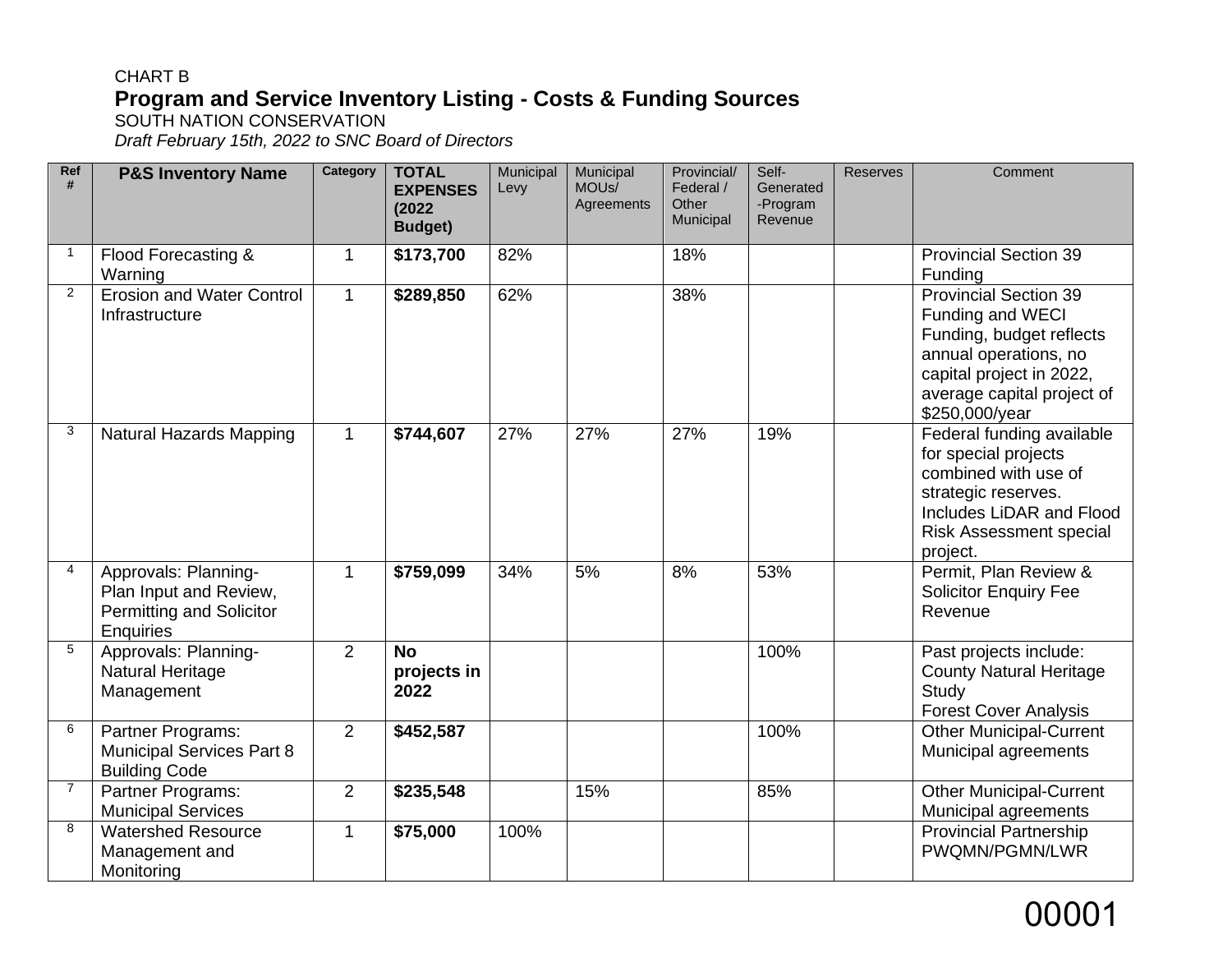| Ref<br># | <b>P&amp;S Inventory Name</b>                                                                                                                                                                               | Category    | <b>TOTAL</b><br><b>EXPENSES</b><br>(2022)<br><b>Budget)</b> | Municipal<br>Levy | Municipal<br>MOU <sub>s</sub> /<br>Agreements | Provincial/<br>Federal /<br>Other<br>Municipal | Self-<br>Generated<br>-Program<br>Revenue | <b>Reserves</b> | Comment                                                                                               |
|----------|-------------------------------------------------------------------------------------------------------------------------------------------------------------------------------------------------------------|-------------|-------------------------------------------------------------|-------------------|-----------------------------------------------|------------------------------------------------|-------------------------------------------|-----------------|-------------------------------------------------------------------------------------------------------|
| 9        | <b>Watershed Resources:</b><br>Subwatershed Planning                                                                                                                                                        | 2           | \$96,960                                                    | 23%               | 69%                                           |                                                | 8%                                        |                 | <b>Other Municipal-Current</b><br>Municipal agreements<br>South Bear Brook, EIS<br>South Stormont     |
| 10       | <b>Source Protection</b><br>Planning                                                                                                                                                                        | $\mathbf 1$ | \$172,796                                                   |                   |                                               | 100%                                           |                                           |                 | Provincial funding<br>guaranteed for 2022 and<br>2023.                                                |
| 11       | Partner Programs: Ottawa<br>Rural Water Quality, and<br><b>SNC Clean Water</b><br>Program                                                                                                                   | 2 & 3       | \$425,750                                                   | 21%               | 79%                                           |                                                |                                           |                 | <b>Other Municipal- Current</b><br>Municipal agreements<br>ORCWP/CWP/EOWRP                            |
| 12       | Communications and<br>Outreach: Education and<br>Events and Partnership<br>Development                                                                                                                      | 2           | \$65,830                                                    |                   |                                               |                                                | 98%                                       | 2%              | Funding distribution<br>contingent on specific<br>event.<br>Self-Generated: may<br>include donations. |
| 13       | <b>Conservation Lands</b><br>Management-<br><b>Operating and Capital</b><br>Maintenance costs related<br>to authority owned lands<br>including Trail<br>Management, Land<br>acquisitions, property<br>taxes | 1           | \$1,031,860                                                 | 49%               | 36%                                           | 10%                                            | 4%                                        | 1%              |                                                                                                       |
| 14       | <b>Conservation Lands:</b><br><b>Hazard Tree</b><br>Management, Forestry<br><b>Management-Operations</b>                                                                                                    | 1           | \$152,466                                                   | 83%               |                                               |                                                | 17%                                       |                 |                                                                                                       |
| 15       | <b>Conservation Lands:</b><br><b>Natural Heritage</b><br>Management                                                                                                                                         | 1           | \$525,193                                                   | 24%               | 50%                                           | 1%                                             | 24%                                       | 1%              | <b>Ecological Restoration</b><br>special projects with<br>external funding                            |
| 16       | <b>Partner Programs: Forests</b>                                                                                                                                                                            | 2 & 3       | \$824,315                                                   | 4%                | 45%                                           | 7%                                             | 37%                                       | 6%              | Special benefiting levies<br>and current Municipal<br><b>MOUs</b>                                     |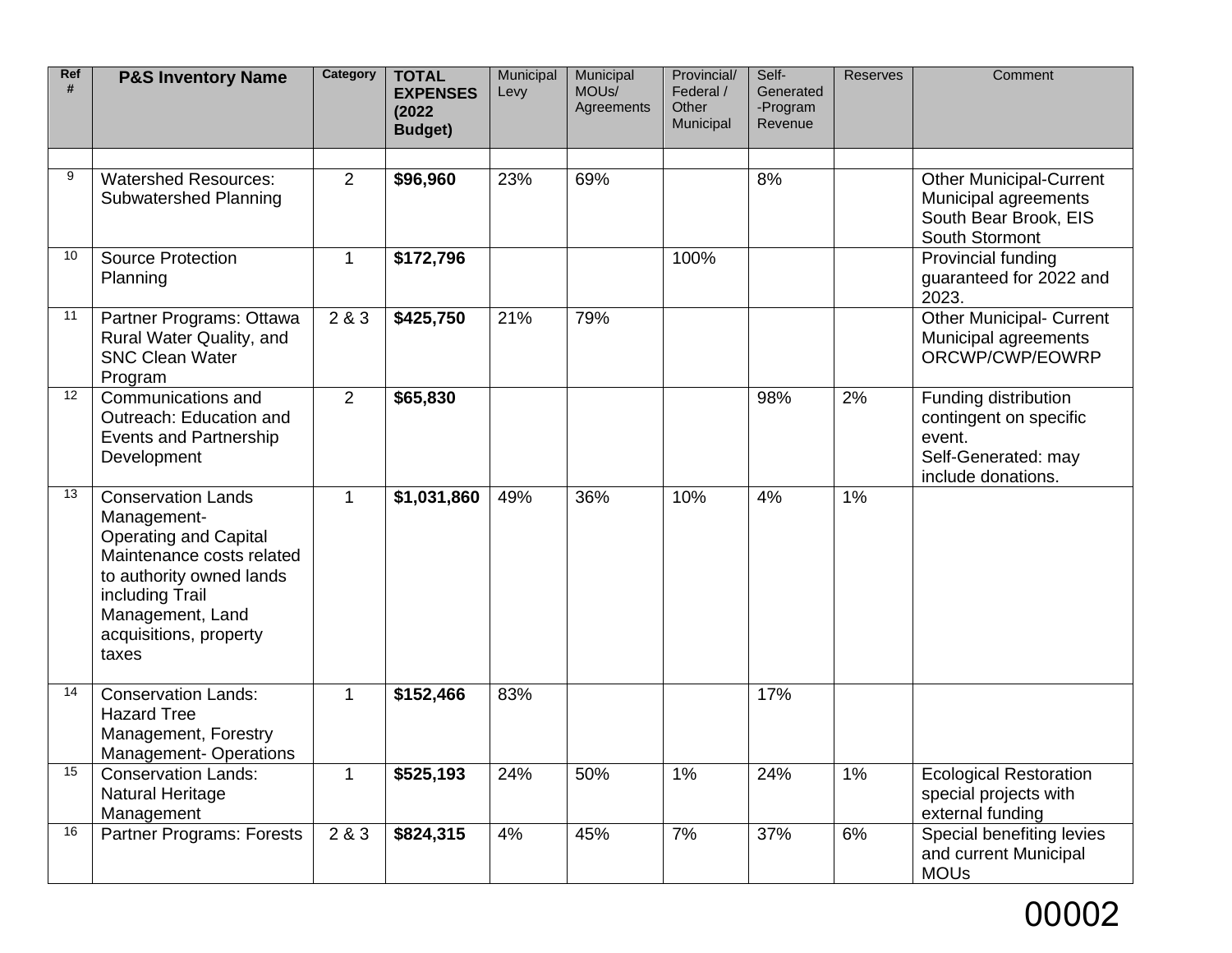| Ref | <b>P&amp;S Inventory Name</b>                                                                                 | Category | <b>TOTAL</b><br><b>EXPENSES</b><br>(2022)<br>Budget) | Municipal<br>Levy | Municipal<br>MOU <sub>s</sub> /<br>Agreements | Provincial/<br>Federal /<br>Other<br>Municipal | Self-<br>Generated<br>-Program<br>Revenue | <b>Reserves</b> | Comment                                         |
|-----|---------------------------------------------------------------------------------------------------------------|----------|------------------------------------------------------|-------------------|-----------------------------------------------|------------------------------------------------|-------------------------------------------|-----------------|-------------------------------------------------|
|     |                                                                                                               |          |                                                      |                   |                                               |                                                |                                           |                 | SNC Tree planting $-$ some<br>levy and reserves |
| 17  | <b>Property Agreements</b>                                                                                    | 3        | \$20,000                                             |                   |                                               |                                                | 100%                                      |                 | Fee Revenue                                     |
| 18  | Communications and<br><b>Outreach: Corporate</b><br>Communications, Media &<br><b>Communications Products</b> |          | \$281,755                                            | 99%               |                                               |                                                | $1\%$                                     |                 |                                                 |
| 19  | <b>Corporate Services-</b><br>Mandatory                                                                       |          | \$1,289,956                                          | 91%               |                                               | 5%                                             | 4%                                        |                 | Provincial SPP funding,<br>Interest Income      |
| 20  | <b>Information Management</b>                                                                                 |          | \$205,200                                            | 98%               |                                               |                                                | 2%                                        |                 |                                                 |
| 21  | <b>Vehicles</b>                                                                                               |          | \$136,400                                            | 62%               |                                               |                                                | 23%                                       | 15%             |                                                 |
| 22  | Buildings: Shop and Office                                                                                    |          | \$211,185                                            | 99%               |                                               |                                                | 1%                                        |                 |                                                 |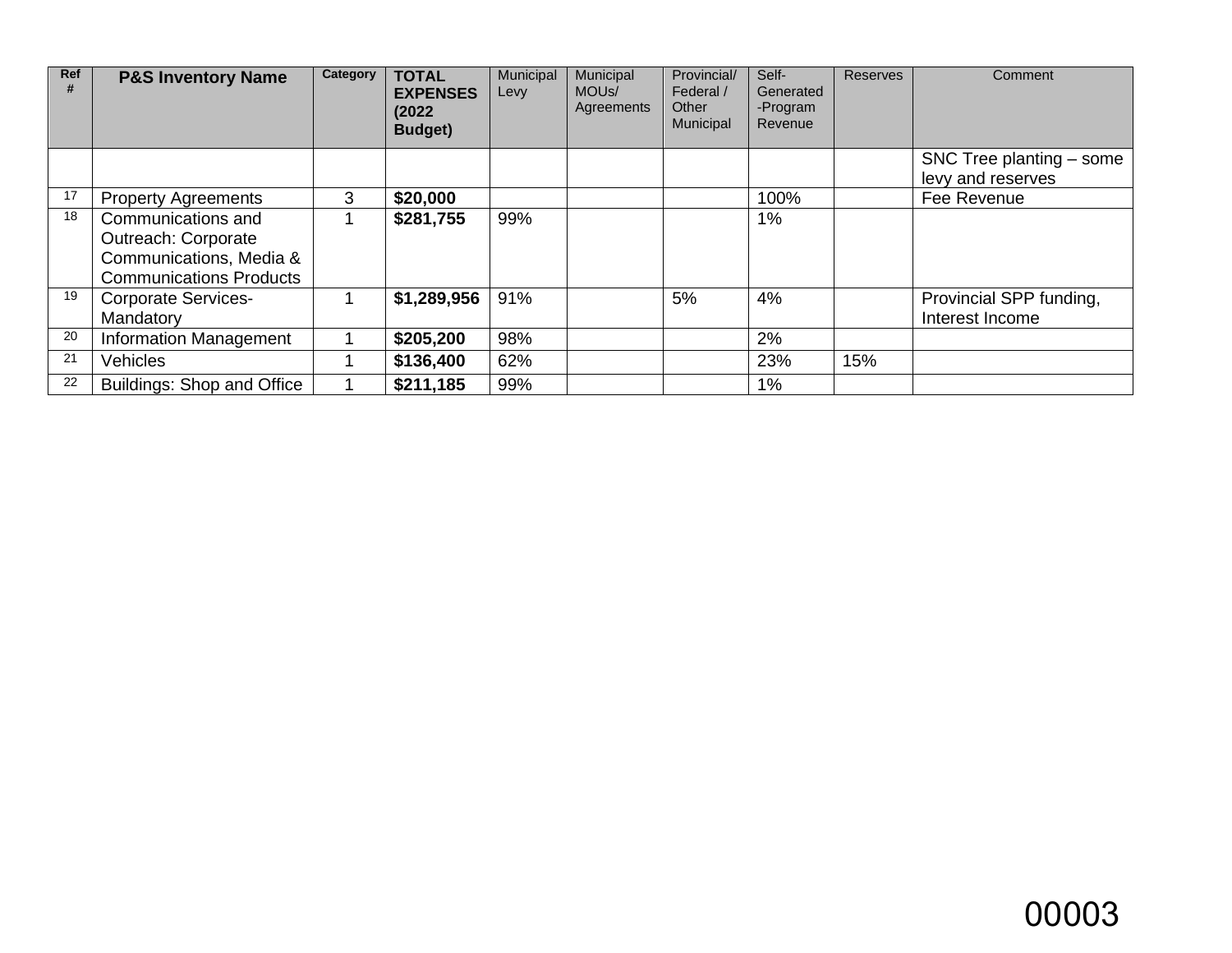### CHART C

## **Programs & Services Inventory Listing - Category 2 - Details of Municipal Agreements**

SOUTH NATION CONSERVATION

*Draft February 15th, 2022 to Board of Directors* 

*Extract:*

*Ontario Regulations 687/21 - Transition Plans and Agreements for Programs and Services Under Section 21.1.2 of the Act Section 6 Subsection 5 requirements*

(5) For each Category 2 program or service listed in the inventory under clause (2) (a), the authority shall include the following information:

- The name of the municipality on behalf of which the program or service is provided.
- The date on which the authority and the municipality entered into a memorandum of understanding or another agreement with respect to the provision of the program or service.

| Programs &<br><b>Services</b><br><b>Inventory</b>                                                 | Category<br>1-Mandatory<br>2-Municipal<br><b>P&amp;S</b><br>3-Other | <b>Applicable</b><br><b>Section of</b><br>the Act                                                         | <b>Description</b>                                                                                                                                                                                                                                                                                                                                                                                     | <b>Memorandum of</b><br>Understanding<br>(MOU)/Agreement Status                                                                                                                                                                                                                                                                                                 |
|---------------------------------------------------------------------------------------------------|---------------------------------------------------------------------|-----------------------------------------------------------------------------------------------------------|--------------------------------------------------------------------------------------------------------------------------------------------------------------------------------------------------------------------------------------------------------------------------------------------------------------------------------------------------------------------------------------------------------|-----------------------------------------------------------------------------------------------------------------------------------------------------------------------------------------------------------------------------------------------------------------------------------------------------------------------------------------------------------------|
| Approvals:<br>Planning<br><b>Natural</b><br>Heritage<br>Management                                | $\overline{2}$                                                      | <u>s. 21.1.1</u><br><b>P&amp;S</b><br>provided on<br>behalf of a<br>municipality<br>under a<br><b>MOU</b> | Provide services related to natural heritage<br>$\bullet$<br>for planning and other applications or<br>projects.<br>Provide services/assistance to identify,<br>$\bullet$<br>enhance, restore, rehabilitate, and protect<br>natural heritage ecosystems in the<br>watershed.<br>Develop and maintain policies and guidelines<br>$\bullet$<br>to assist in management of natural heritage<br>resources. | As of February 15, 2022 a<br>signed MOU is in place with the<br>City of Ottawa.<br>Modified and/or additional MOUs<br>will need to be negotiated with<br>municipalities.<br>Future updates to the P&S<br>Inventory will reflect status of<br>MOU <sub>s</sub> .                                                                                                 |
| Partner<br>Programs:<br>Municipal<br><b>Services</b><br><b>Onsite Sewage</b><br>System<br>Program | 2                                                                   | s. 21.1.1<br><b>P&amp;S</b><br>provided on<br>behalf of a<br>municipality<br>under a<br><b>MOU</b>        | Provide onsite private sewage system<br>$\bullet$<br>inspection services on behalf of thirteen<br>Municipalities under Part 8 of the Building<br>Code (Private Sewage Systems).                                                                                                                                                                                                                        | Alfred Plantagenet: 2017-2023<br>Casselman: 2022-2027<br>Champlain: 2017-present<br>Clarence Rockland: 2021-2026<br>Cornwall: 2019-2024<br>East Hawkesbury: 2014-present<br>Hawkesbury: 2014-present<br>Nation: 2017-2022<br>North Dundas: 2020-2025<br>North Stormont: 2017-2022<br>Russell: 2017-2022<br>South Dundas: 2017-2022<br>South Stormont: 2017-2022 |

# 00004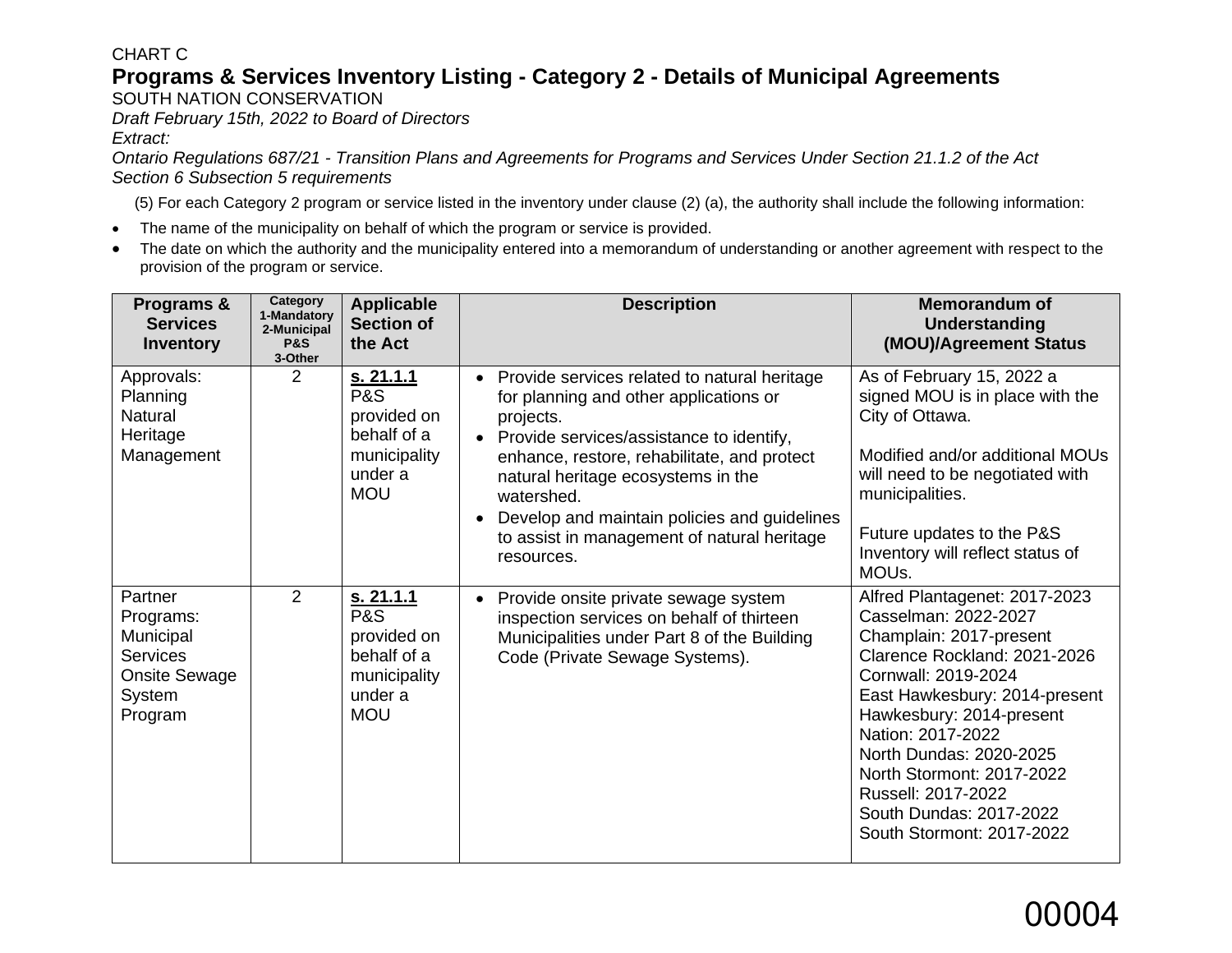| Programs &<br><b>Services</b><br><b>Inventory</b>                                                          | Category<br>1-Mandatory<br>2-Municipal<br><b>P&amp;S</b><br>3-Other | <b>Applicable</b><br><b>Section of</b><br>the Act                                                  | <b>Description</b>                                                                                                                                                                                                                                                                                                                                                      | <b>Memorandum of</b><br><b>Understanding</b><br>(MOU)/Agreement Status                                                                                                                                                                                                                                            |
|------------------------------------------------------------------------------------------------------------|---------------------------------------------------------------------|----------------------------------------------------------------------------------------------------|-------------------------------------------------------------------------------------------------------------------------------------------------------------------------------------------------------------------------------------------------------------------------------------------------------------------------------------------------------------------------|-------------------------------------------------------------------------------------------------------------------------------------------------------------------------------------------------------------------------------------------------------------------------------------------------------------------|
|                                                                                                            |                                                                     |                                                                                                    |                                                                                                                                                                                                                                                                                                                                                                         | Modified and/or additional MOUs<br>will need to be negotiated with<br>municipalities.                                                                                                                                                                                                                             |
| Partner<br>Programs:<br>General<br>Municipal                                                               | $\overline{2}$                                                      | s. 21.1.1<br><b>P&amp;S</b><br>provided on<br>behalf of a<br>municipality<br>under a<br><b>MOU</b> | Deliver stormwater management facility<br>$\bullet$<br>inspections.<br>• Provide technical reviews (stormwater,<br>geotechnical, hydrogeological, environmental<br>assessments, etc.).<br>Deliver dock installation and maintenance for<br>$\bullet$<br>municipal parks and conservation area<br>assets.<br>Deliver species at risk offsetting agreements.<br>$\bullet$ | Modified and/or additional MOUs<br>will need to be negotiated with<br>municipalities.<br>Future updates to the P&S<br>Inventory listing will reflect the<br>status of MOUs.                                                                                                                                       |
| Approvals:<br>Subwatershed<br>Planning                                                                     | $\overline{2}$                                                      | s. 21.1.1<br>P&S<br>provided on<br>behalf of a<br>municipality<br>under a<br><b>MOU</b>            | Partner with municipalities to provide natural<br>$\bullet$<br>heritage input and review for subwatershed<br>and other plans for streams and tributaries,<br>which provide background on surface water,<br>ground water, terrestrial and aquatic<br>ecosystems and recommend sustainable<br>solutions for municipal growth.                                             | Modified and/or additional MOUs<br>will need to be negotiated with<br>municipalities.<br>Future updates to the P&S<br>Inventory listing will reflect the<br>status of MOUs.                                                                                                                                       |
| <b>Drinking Water</b><br>Source<br>Protection<br>Planning under<br>s.59 of the<br>Clean Water<br>Act, 2006 | $\overline{2}$                                                      | s. 21.1.1<br><b>P&amp;S</b><br>provided on<br>behalf of a<br>municipality<br>under a<br><b>MOU</b> | SNC acts as the Source Protection Authority<br>$\bullet$<br>under the Clean Water Act, 2006 on behalf of<br>fourteen municipalities in the South Nation<br>Source Protection Area.<br>Thirteen municipalities have delegated Part<br>$\bullet$<br>IV enforcement to SNC:                                                                                                | Alfred and Plantagenet<br>Augusta<br>Casselman<br><b>Clarence Rockland</b><br>Champlain<br>Edwardsburgh Cardinal<br>Hawkesbury<br><b>Nation</b><br>North Dundas<br>North Stormont<br>Prescott<br>Russell<br>South Dundas<br>Modified and/or additional MOUs<br>will need to be negotiated with<br>municipalities. |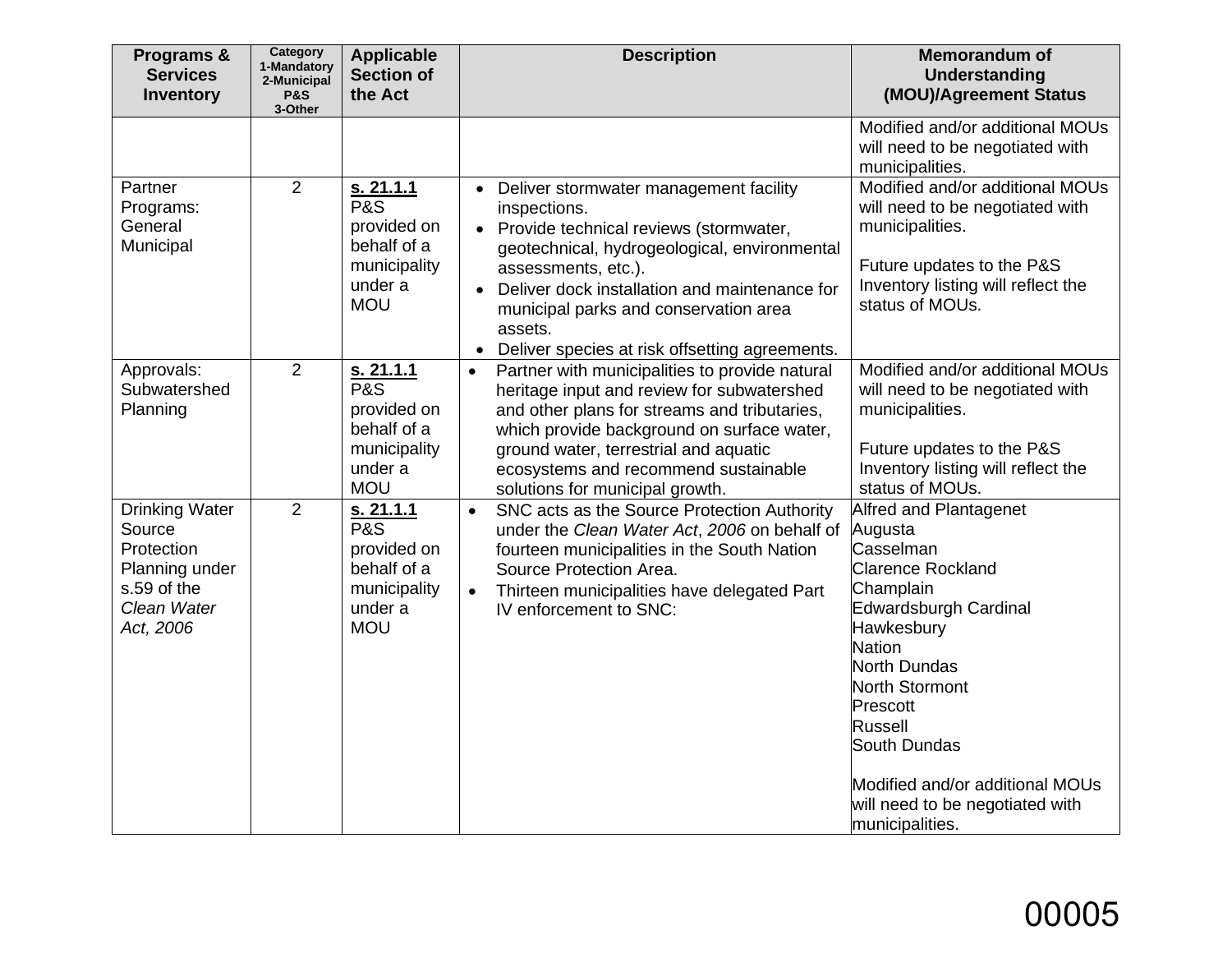### CHART D **Programs & Services Inventory Listing - Category 3 - Information Requirements** SOUTH NATION CONSERVATION

*Draft February 15th, 2022 to Board of Directors*

#### *Extract:*

*Ontario Regulations 687/21 - Transition Plans and Agreements for Programs and Services Under Section 21.1.2 of the Act Section 6 Subsection 6 requirements*

For each Category 3 program or service listed in the inventory under clause (2) (a), the authority shall include the following information:

- 1. Whether or not the program or service was financed, in whole or in part, through municipal levies collected from participating municipalities.
- 2. Whether or not the authority intends to seek to enter into a cost apportioning agreement with one or more participating municipalities to ensure all or part of the financing of the program or service after the transition date.

| Programs &<br><b>Services</b><br><b>Inventory</b>                                                      | Category<br>1-Mandatory<br>2-Municipal<br><b>P&amp;S</b><br>3-Other | <b>Applicable</b><br>Section of the<br>Act                                                                                                                                                                                                 | <b>Description</b>                                                                                                                                                                                                                                                                                                                                                                                                                                                                               | <b>Subsection 6 (6) Info</b><br><b>Requirements</b>                                                                                                                                                                                                                                                                                                                                                                                                       |
|--------------------------------------------------------------------------------------------------------|---------------------------------------------------------------------|--------------------------------------------------------------------------------------------------------------------------------------------------------------------------------------------------------------------------------------------|--------------------------------------------------------------------------------------------------------------------------------------------------------------------------------------------------------------------------------------------------------------------------------------------------------------------------------------------------------------------------------------------------------------------------------------------------------------------------------------------------|-----------------------------------------------------------------------------------------------------------------------------------------------------------------------------------------------------------------------------------------------------------------------------------------------------------------------------------------------------------------------------------------------------------------------------------------------------------|
| Partner<br>Programs:<br>Ottawa Rural<br><b>Water Quality</b><br>and SNC Clean<br><b>Water Programs</b> | 2 & 3                                                               | s. 21.1.1<br>P&S provided<br>on behalf of a<br>municipality<br>under a MOU<br>And<br>s. 21.1.2<br>P&S that the<br>authority<br>determines to<br>provide within<br>its area of<br>jurisdiction to<br>further the<br>purpose of this<br>Act. | Coordinate grant program for<br>$\bullet$<br>property owners to encourage<br>agricultural best management<br>practices and projects to improve<br>and protect water quality, soil<br>health, and related initiatives.<br>Deliver special programs that study<br>$\bullet$<br>and/or provide awareness and<br>education related to improving and<br>protecting water quality and related<br>initiatives.<br>Deliver Total Phosphorus Water<br>$\bullet$<br><b>Quality Credit Trading Program.</b> | Ottawa Program funded by MOU.<br>SNC Clean Water Program and<br>Services have been financed in part<br>through municipal levy.<br>SNC seeks funding to deliver these<br>programs and services and will<br>discuss benefitting levy.<br><b>Total Phosphorus Management</b><br>Program is a Policy directive issued<br>by MECP through Environmental<br>Compliance Approvals for the<br>South Nation River (i.e. as the<br>waterbody receiving Phosphorus). |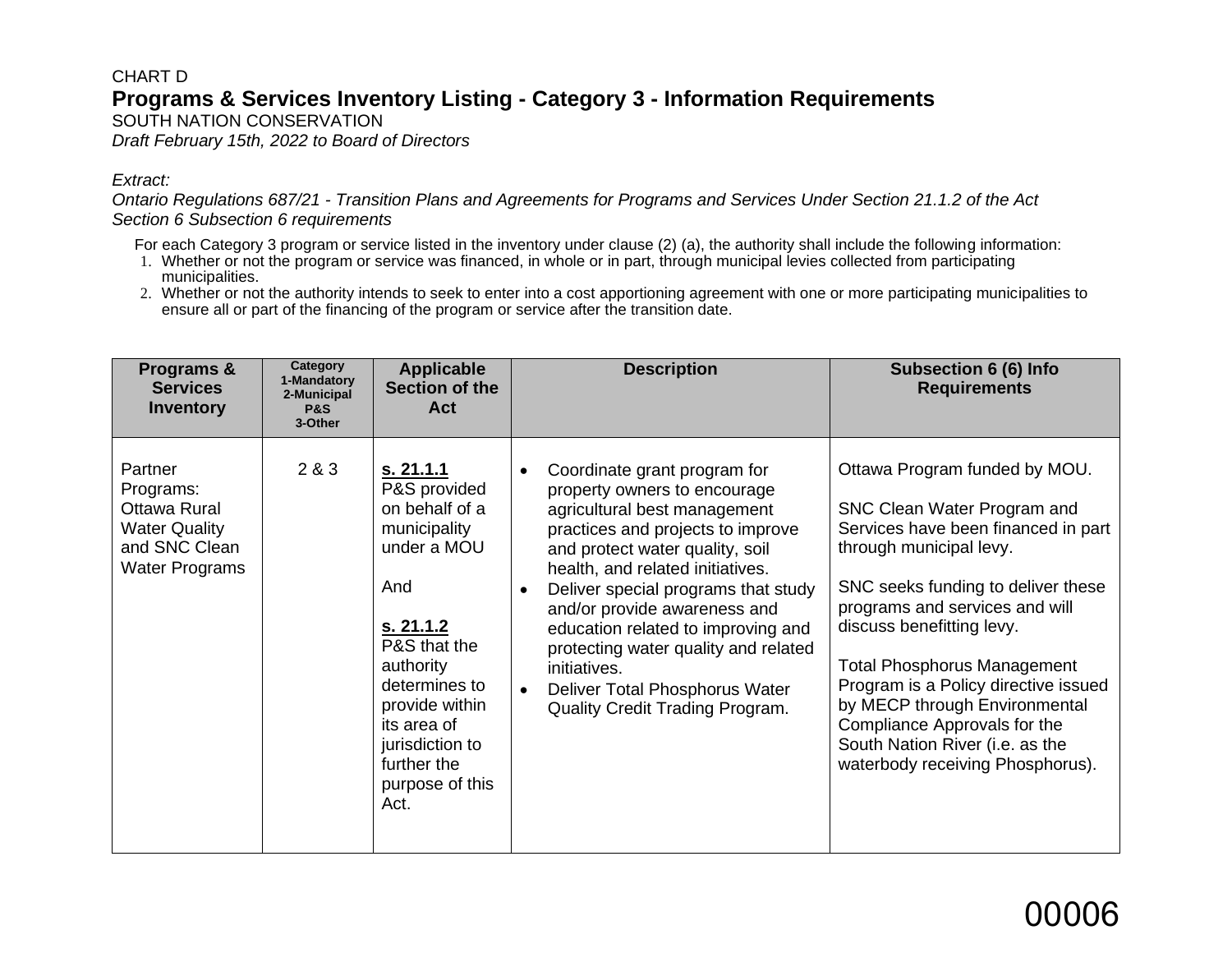| Programs &<br><b>Services</b><br><b>Inventory</b>                                          | Category<br>1-Mandatory<br>2-Municipal<br><b>P&amp;S</b><br>3-Other | <b>Applicable</b><br><b>Section of the</b><br><b>Act</b>                                                                                              | <b>Description</b>                                                                                                                                                                                                                                                                                                                                                                                                                                                                            | <b>Subsection 6 (6) Info</b><br><b>Requirements</b>                                                                                                                                                                                                                                          |
|--------------------------------------------------------------------------------------------|---------------------------------------------------------------------|-------------------------------------------------------------------------------------------------------------------------------------------------------|-----------------------------------------------------------------------------------------------------------------------------------------------------------------------------------------------------------------------------------------------------------------------------------------------------------------------------------------------------------------------------------------------------------------------------------------------------------------------------------------------|----------------------------------------------------------------------------------------------------------------------------------------------------------------------------------------------------------------------------------------------------------------------------------------------|
| Communications<br>and Outreach:<br>Education &<br>Events and<br>Partnership<br>Development | 3                                                                   | s. 21.1.2<br>P&S that the<br>authority<br>determines to<br>provide within<br>its area of<br>jurisdiction to<br>further the<br>purpose of this<br>Act. | Co-ordinate community events (e.g.<br>$\bullet$<br>Stream of Dreams, Fish Camp,<br>Youth Hunt Camp)<br>Attend agricultural and landowner<br>$\bullet$<br>workshops, farm shows, and local<br>fairs to promote landowner<br>stewardship<br>Co-ordinate SNC volunteer<br>$\bullet$<br>activities to enable public<br>participation in SNC environmental<br>programs, services, and activities<br><b>Deliver Community Environmental</b><br>$\bullet$<br>grants and annual fundraising<br>events | Programs and services have been<br>financed in part through municipal<br>levy.<br>SNC seeks funding to deliver these<br>programs and services and will<br>discuss benefitting levy.                                                                                                          |
| <b>Forest Land</b><br><b>Acquisition Levy</b>                                              | 3                                                                   | 21.1.2<br>P&S that the<br>authority<br>determines to<br>provide within<br>its area of<br>jurisdiction to<br>further the<br>purpose of this<br>Act.    | Purchase ecologically significant<br>$\bullet$<br>lands in the SNC watershed.<br>Public land acquisition is identified<br>$\bullet$<br>as a key recommendation of the<br>Forest Cover Loss Report.                                                                                                                                                                                                                                                                                            | Program is financed in part through<br>special levy to member<br>municipalities with the remainder of<br>funding from fundraising (matching<br>funds) and private land donations.<br>Land acquisition is identified as a<br>key recommendation of the South<br>Nation Valley Interim Report. |